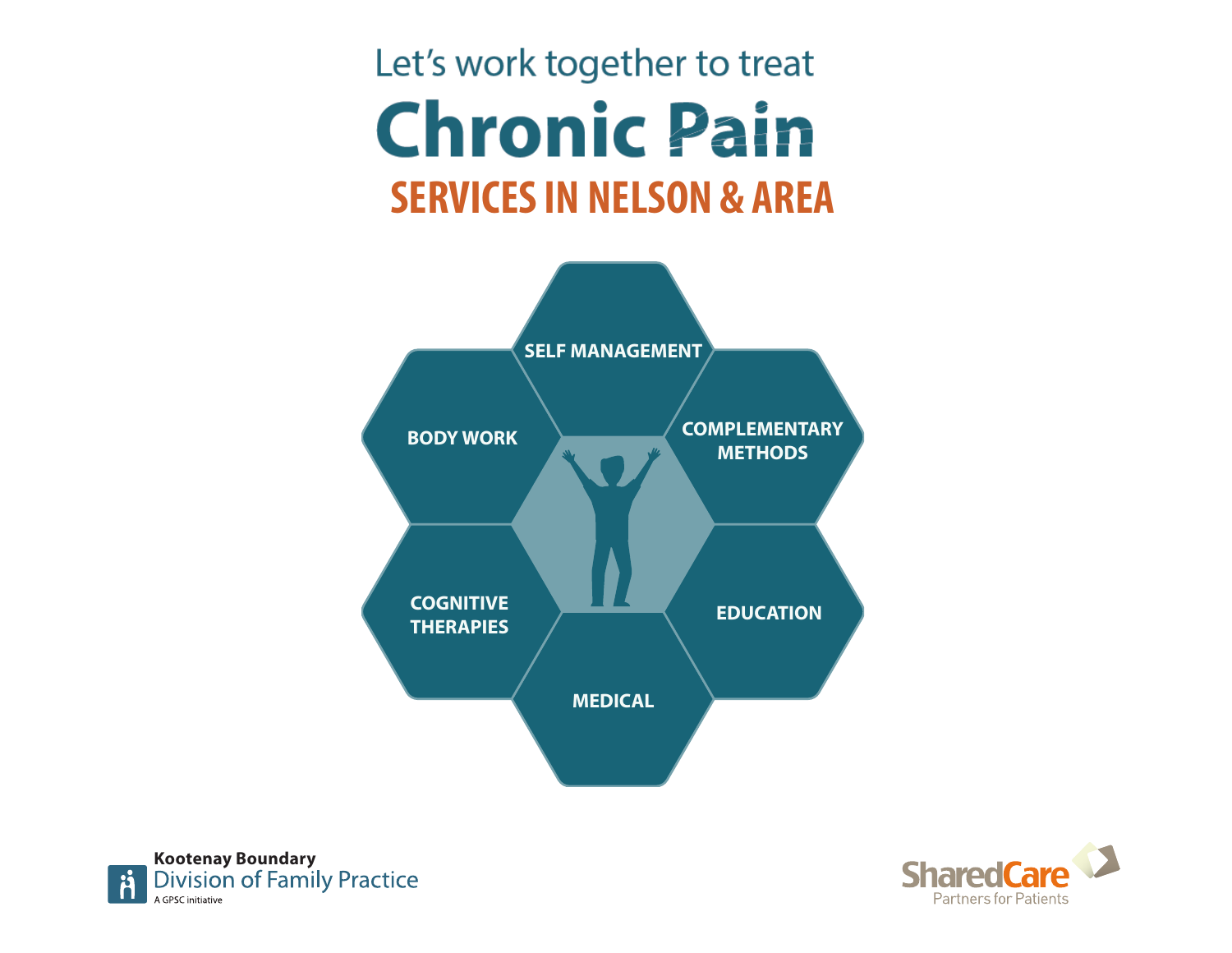## **Medical & Therapeutic**

**Dr. Joel Kailia – RISE BC –** MD specializing in chronic pain offering pain assessments and management plans, diagnostic and treatment injections for pain conditions, pain medication review, and opioid replacements. Nelson 250-352-5259 **[risebc.ca](http://www.risebc.ca)**

#### **Dr. Devon Christie – RISE BC –**

MD; Certifed Functional Medicine Practitioner, Mindfulness Based Stress Reduction (MBSR) Teacher, Relational Somatic Therapist. Ultrasound Guided pain injection training, prolotherapy, pain medication review, Functional Medicine lifestyle review and recommendations (specifc to chronic pain patients), traumarelease therapy (paired with injection treatments), MBSR 8 week group program, Group Relaxation Acupuncture drop-in class. Nelson 250-352-5259 **[risebc.ca](http://www.risebc.ca)**

**Dr. Rodica Janz –** Active Balance - Bsc (Kinesiology), MD, CCFP, CGIMS, chronic pain management through assessment of body alignment, education and counselling, strengthening exercises, Gunn IMS (intramuscular stimulation), trigger point and Botox injections, joint injections, medication management, prolotherapy and perineural injections. Nelson, 250-352-5135

## **Cognitive Therapy**

**Dr. Sarah Sherrard – Psychotherapy** incorporating Cognitive-Behavioural Therapy (CBT), mindfulness, and Dialectical Behavior Therapy (DBT) techniques to assist clients in learning adaptive pain coping skills. Nelson, Castlegar, Slocan 250-777-3017 **[drsarahsherrard.com](http://www.drsarahsherrard.com)**

**Jakalin MacGregor –** MSW RSW - Elephant Mountain Counselling - Cognitive Behavioural Therapy (CBT), Dialectical Behaviour Therapy (DBT), clinical hypnosis, stage-based trauma treatment, and guided relaxation. Holistic approach to treating chronic health issues, depression, anxiety, and trauma. Nelson 250-505-4128 **[elephantmountaincounselling.ca](http://www.elephantmountaincounselling.ca)**

**Sandy Maclean –** MA RCC – Nelson Counselling - Cognitive Behavioural Therapy (CBT), somatic experiencing, mindfulness based counselling, emotionally focused therapy. Nelson 250-509-1092 **[nelsoncounselling.com](http://www.nelsoncounselling.com)**

**Tara Emery – RISE BC –** BSW RSW – Cognitive-Behavioural Therapy (CBT) and Somatic Relational Therapy for chronic pain working within interdisciplinary pain clinic; individual and group sessions. Nelson 250-352-5259 **[risebc.ca](http://www.risebc.ca)**

## **Body Work**

**Gravity Therapy –** Aga de Zwart - Rolf Structural Integration, osteopathic manipulative techniques, visceral manipulation, neurovascular mobilization, Cranio- Sacral Therapy, postural alignment, functional movement education. Nelson 250-505-9275 **[gravitytherapy.com](http://www.gravitytherapy.com)**

**Kootenay Health Services –** Case management and coordination of rehab services for clients with chronic pain; functional capacity evaluation, functional and ergonomic assessments. 9 clinicians experienced in chronic pain providing Intramuscular Stimulation (IMS), Manual Therapy, Hand Therapy, Occupational Rehabilitation. Nelson 250-352-1116 **[kootenayhealth.com](http://www.kootenayhealth.com)**

**Blackbird Physiotherapy –** Hand to Shoulder Centre - Certifed Hand Therapists and Physiotherapists providing hand to shoulder therapy for acute/chronic pain; Manual Therapy, Neural Mobilization, Craniosacral Therapy. Nelson 250-352-1100 **[www.blackbirdphysio.com](http://www.blackbirdphysio.com)**

**RISE BC Wellness Centre –** 

Certifed Yoga Therapist and Kinesiologist providing safe movement and postural alignment, trigger point release, postural assessment, movement

pattern analysis, corrective exercise prescription. Group classes: Yoga, Therapy Ball Release, Group Relaxation Acupuncture, Chronic Pain Group. Nelson 250-352-5259 **[www.risebc.com](http://www.risebc.com)**

#### **Kokanee Physiotherapy Clinic –** Intramuscular Stimulation (IMS), Acupuncture, Craniosacral Therapy. Nelson 250-352-7030 **[www.kokaneephysiotherapy.com](http://www.kokaneephysiotherapy.com)**

#### **Active Balance Health Centre –**

Dr. Michael Brennan, BSc., DC, a chiropractor with a special focus on concussion management, sacro-iliac low back pain, and shoulder injuries; Jen Potts, BKIN, a Kinesiologist focusing on chronic pain, injury rehabilitation and manual therapy; and Lindsay Morris, Dipl. Dr. TCM, R. TCMP, B. Ed, a licensed Traditional Chinese Medicine (TCM) practitioner, acupuncturist and herbalist. Nelson, 250-352-5135, **[activebalancechiro.ca](http://activebalancechiro.ca)**

#### **Self Management/Education**

**Live Plan Be –** Learn about the science behind chronic pain, keep track of your symptoms and their impacts, develop a plan for better pain management and quality of life, connect with a like-minded community of others who live with pain. **[www.liveplanbe.ca](http://www.liveplanbe.ca)**